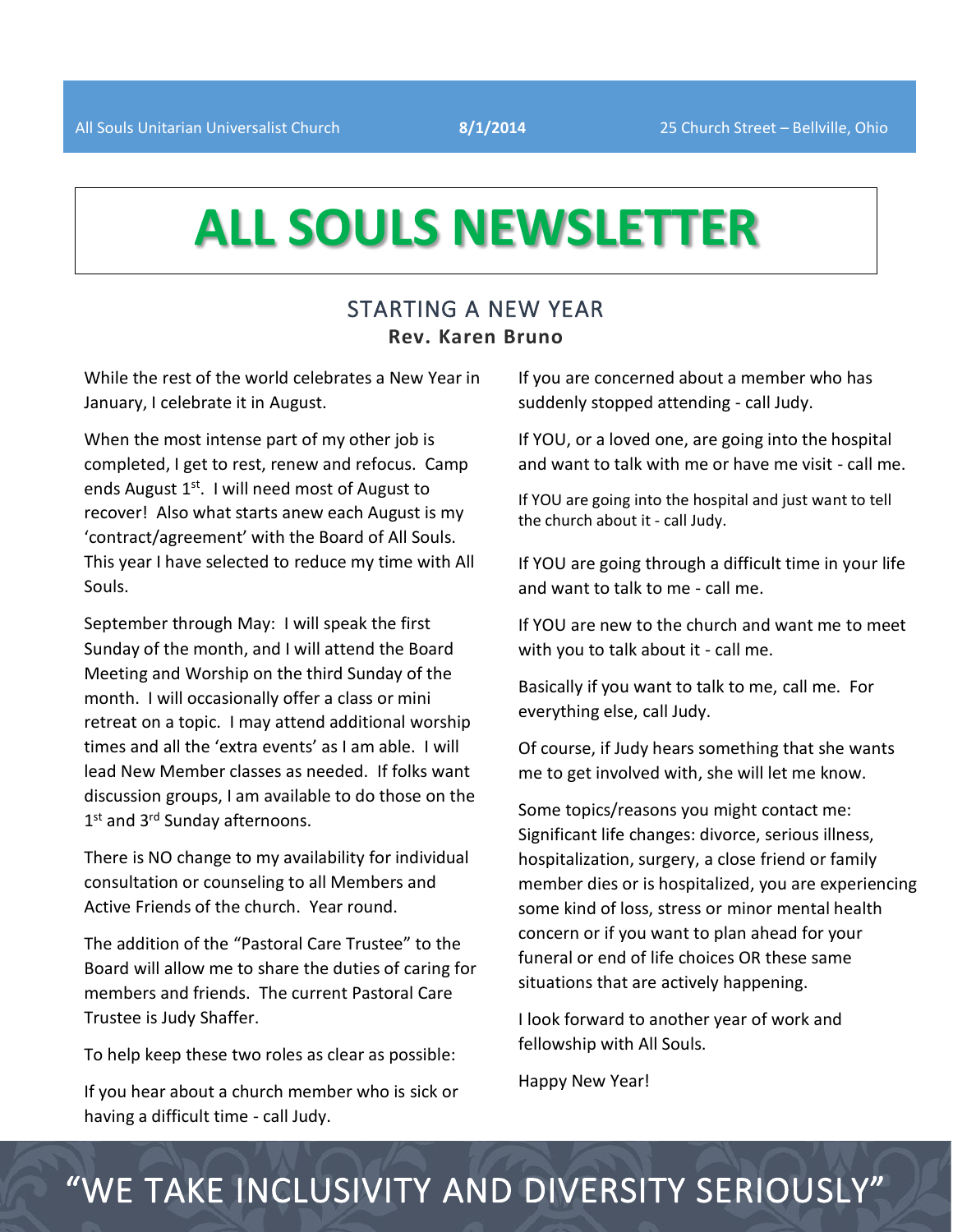## **MESSAGES FROM THE BOARD**

#### **...from Glenn Myers, President**

To Members and Visitors:

Your Sunday morning experience at All Souls UU Church in Bellville depends heavily on the performance of the church board members and the work of a lot of people.

The Church Board of Maintenance (Board) consists of four officers and eight trustees, all members of the church. Within the parameters of the revised Church Bylaws, and between meetings of the congregation, the Board is in charge of the property of the church, its business affairs, and the administration policies.

For efficiency and clarity, each trustee has specific areas of responsibility in church management and may form Ad Hoc committees as needed to accomplish the task at hand.

The Board will meet regularly (third Sunday of each month at 9 a.m.) to decide policy matters and to monitor expenditures. Board meetings are open to visitors and church members who wish to address the Board.

The job of the President is to conduct Board meetings, to provide organizational help to trustees and to make sure church management work is getting done.

Our goal is to make your Sunday morning experience at All Souls UU Church the top of your week.

#### **...from Ann Kilgore, Vice President**

As the new Vice President, one of my duties is to chair the Committee on Ministry and Primary Conflict Resolution. I am asking for two members **not** on the Board to serve with me. Please let me know if you would consider serving. We would meet four times a year – more or less as needed. I shall pick on you until you agree! Thanks!

#### **...from Chuck Rhodes, Past Treasurer**

| Treasurer's Report: FY July 2013 through June 2014  |                       |  |  |
|-----------------------------------------------------|-----------------------|--|--|
| Income:                                             | \$30,658.77           |  |  |
| Expenses:                                           | \$31,154.11           |  |  |
| Deficit:                                            | $495.34$ <sup>*</sup> |  |  |
| *Due to the payment of<br>UUA/OMD dues of \$1,000.0 |                       |  |  |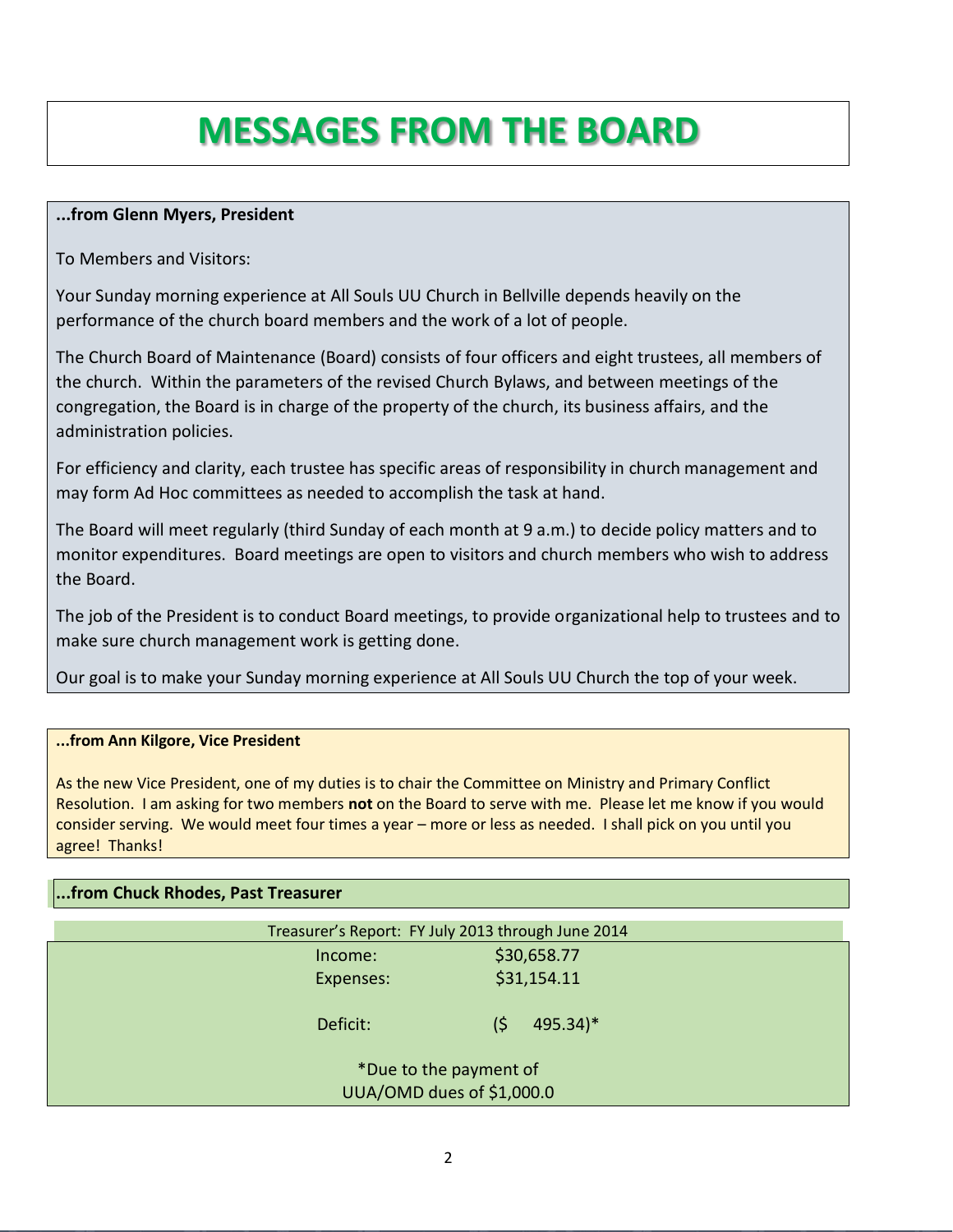### **…………….more messages**

#### **…from Reed Richmond (reed2r@mac.com), Social Action Trustee**

While I was serving as President of the Board at All Souls, we had difficulty filling the role of chairperson for Social Action and Social Justice. But I had a standard answer when people would ask me who was in charge of Social Action: the congregation. Despite the fact that I now own the title of Trustee of Social Action, it is still the congregation that fills this role.

What have we accomplished as a church in Social Action for the past several years? Let me point to a few items:

- Annual Winter Harvest where donations are taken for the Bellville Neighborhood Outreach Center
- Coins for Kenya, our ongoing monthly contribution for AIDS Orphans (managed by our good friend Aloys Kamwithi)
- Collections of books and school supplies for schools in Kenya
- Collection of school supplies for children in the Clear Fork Valley
- Women for Women, our ongoing monthly donation to help a woman overseas become financially stable for her family
- The Highway Clean-up program in its 20th year of sponsorship by All Souls
- The quarterly collection of recycle material that our good members Jackie and Brian Moore facilitate (and we thank you again).

There may be something I missed, but I'd like to add that no other church in this area has as many speakers coming to us for Sunday Services who speak out on social action and keep us informed of ongoing events.

So what does the future hold now that someone holds the "official" title?

First, all of the items I have mentioned above will continue (I am assuming the Moore's will continue in the recycle capacity). I think we all can agree that those projects are important.

Second, I have some projects in mind. Some are immediate and others are going to be long-term on-going projects.

Here's the first one, and it's a one-time deal. I hope you'll mark your calendar now and plan to attend: "Godzilla" is coming to Bellville All Souls. Well, to be more precise, "Gojira" is coming. "Gojira" is the name of the 1954 Japanese movie that became known as "Godzilla" when it was made for U.S. audiences. The original "Godzilla" ranks along with "All Quiet on the Western Front" as one of the best anti-war movies ever made. While "All Quiet on the Western Front" is about the horror and mindlessness of war, "Godzilla" is a warning about the terror of modern warfare and the nuclear nightmare that could result (entirely different than "Fail Safe" but with the same potent message). If you thought "Godzilla" was just a cool monster movie, you are in for a shock. This is an absolute 'must see' movie in its original (no Raymond Burr) release (subtitles for those who don't speak Japanese). Also, this movie has a memorable soundtrack - the iconic music is not to be missed.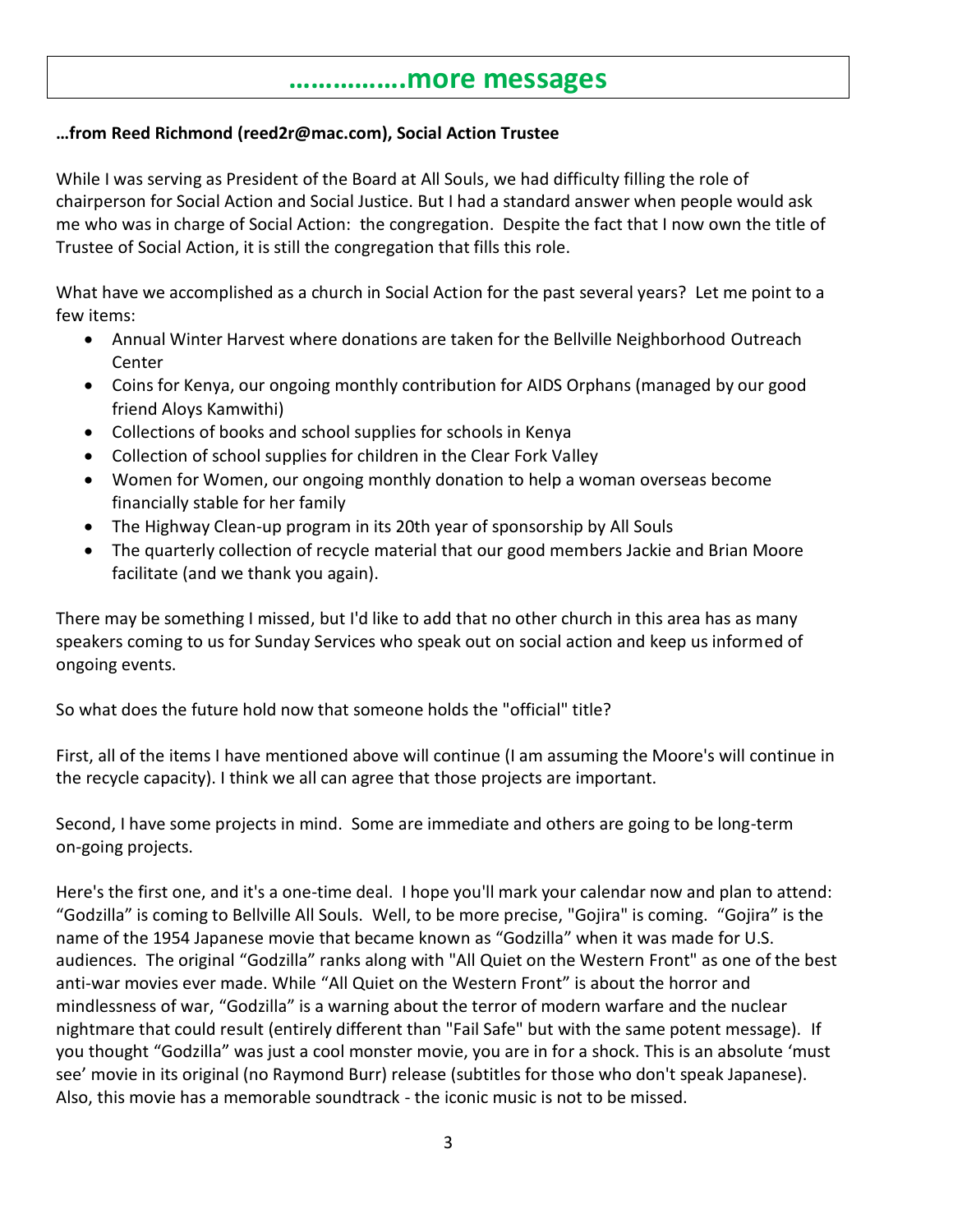## **……………………………….and more**

"Godzilla" will be playing at All Souls on Thursday, September 4, at 7:30 p.m. on the big screen in the sanctuary. Popcorn will be provided. This will be open to the public and there will be no admission fee (donations accepted). The 2014 version of "Godzilla" will be coming out on DVD/Blu Ray about this same time, and we are timing our showing to maximize the publicity. If there is enough interest, we could have a second showing after church service on September 7.

Two other projects will be ongoing:

1) I am currently looking into the process of what is involved in getting the church certified as a "Welcoming Church". From what I've been able to gather so far, this will be a long process with many steps. More information to come. Please see me if you have any questions about what a "Welcoming Church" designation means (Rev. Karen Bruno spoke on this topic on August 3, and it is on the church website under "Goodies" -- audio tapes of speakers). Ultimately, this will require a vote by the congregation before we start this process.

2) We will be joining other UU churches (and other similarly-minded churches) throughout the U.S. in supporting the creation of a Department of Peacemaking in the federal government. This is currently pending in the House (H.R. 808) but needs vocal advocacy to get this project before Congress. It was introduced by Congresswoman Barbara Lee in February 2013. Some of you may have heard similar leaning from Dennis Kucinich when he was a Congressman, but this one has at least got some legs under it. I will have more information on this in the next newsletter. It's all very exciting.

There are, of course, other short-term projects that will come up over my two-year tenure in this Board position, and I welcome input from all on where to focus our energy. Remember, if you have an idea, bring it to me. And if you have a Social Action idea, I will expect you to lead, and I will help push the congregation to follow.

Looking forward to working with you all.

#### **…from Bruce Kilgore, Fellowship Trustee**

A big thank you to all who helped, made food or made a monetary donation for the Street Mart Luncheon. Please mark your calendars for our next money making event.

#### **Holiday Bazaar and Bake Sale Saturday, November 8**

Appreciation to all who have signed up for coffee hour snacks, kitchen clean-up and social room clean-up.

Another upcoming event is the club table display for the Bellville Street Fair, to be in place September 10 at 4:00 pm. Please drop off your garden's vegetables and flowers and fruits, nuts, etc. on or before September 10.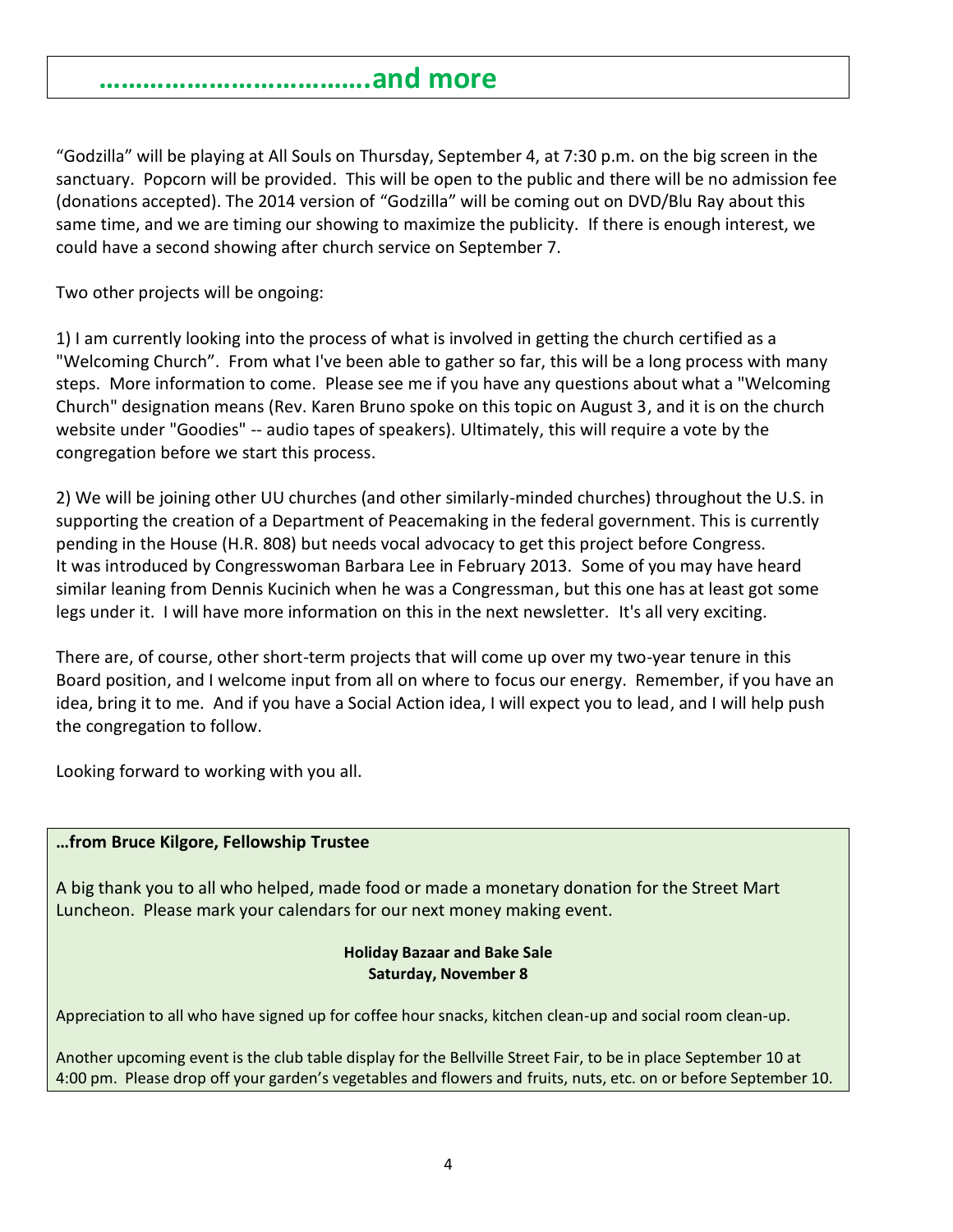## **………………….messages continued**

#### **…from Chuck Rhodes, Building & Maintenance Trustee**

Projects Completed FY 2013/2014

- replaced one basement window
- repaired vestibule wall and window support
- kitchen renovation

The kitchen is greatly improved thanks to the generous contributions by Sandy Macpherson & L.D. Ball, Mike Garber & Family and an Anonymous Donor.

#### **…from Judy Shaffer, Pastoral Care Trustee**

The following people would probably like a "How Ya' Doing Card".

| Mary Ellen Black     | <b>Tom Miller</b>          | Ruth Moody          | Arlyn Williams          |
|----------------------|----------------------------|---------------------|-------------------------|
| 8040 Thayer Rd.      | 920 Sharon Valley Rd. #311 | 5215 Teeter Rd.     | 802 N. St. Rd. #4       |
| Mt. Vernon, OH 43050 | Newark, OH 43055           | Bellville, OH 44813 | <b>Attica, OH 44807</b> |

#### **…from Brian Moore (419-589-7707 - midohiosupply@neo.rr.com - Facebook), Pulpit & Worship**

I would like to extend an invitation to anyone in the congregation who would like to be in our leader rotation to lead our Sunday service about once every 6-7 weeks. You would be in charge of picking a reading for Call to Worship and Chalice Lighting and choosing the hymns, responsive readings, the affirmation, and the closing words. This is a great way to become more of an active member of our congregation as well as exercising your own creativity to the order of service.

I would like to ask all members to feel free to approach me with your ideas for future speakers. Also, if you feel qualified to speak on a subject that would be connected to any of our 7 principles, please consider the opportunity to share.

As your new Pulpit & Worship Trustee, I want to extend an invitation to all for feedback. If you really like a speaker, please let me know. If you did not like a speaker, please tell me why; but, keep in mind that All Souls is always about diversity. I always tell visitors that you can never judge our church on any given Sunday service, because every Sunday offers something new and different and enlightening.

I was 42 years old when I found All Souls and never had a spiritual home until then. Today, I'm a very proud member and your Pulpit & Worship Trustee. I have a deep love for this organization and everything it stands for. We are a unique group of people who stand up for an educated belief system whose foundations are built on love and compassion for people and environment. I want everyone to know that you are part of something very special in this community. And, I will do my best to make All Souls the place to be each and every Sunday morning to recharge your spiritual batteries and share fellowship with a group of awesome and spectacular people.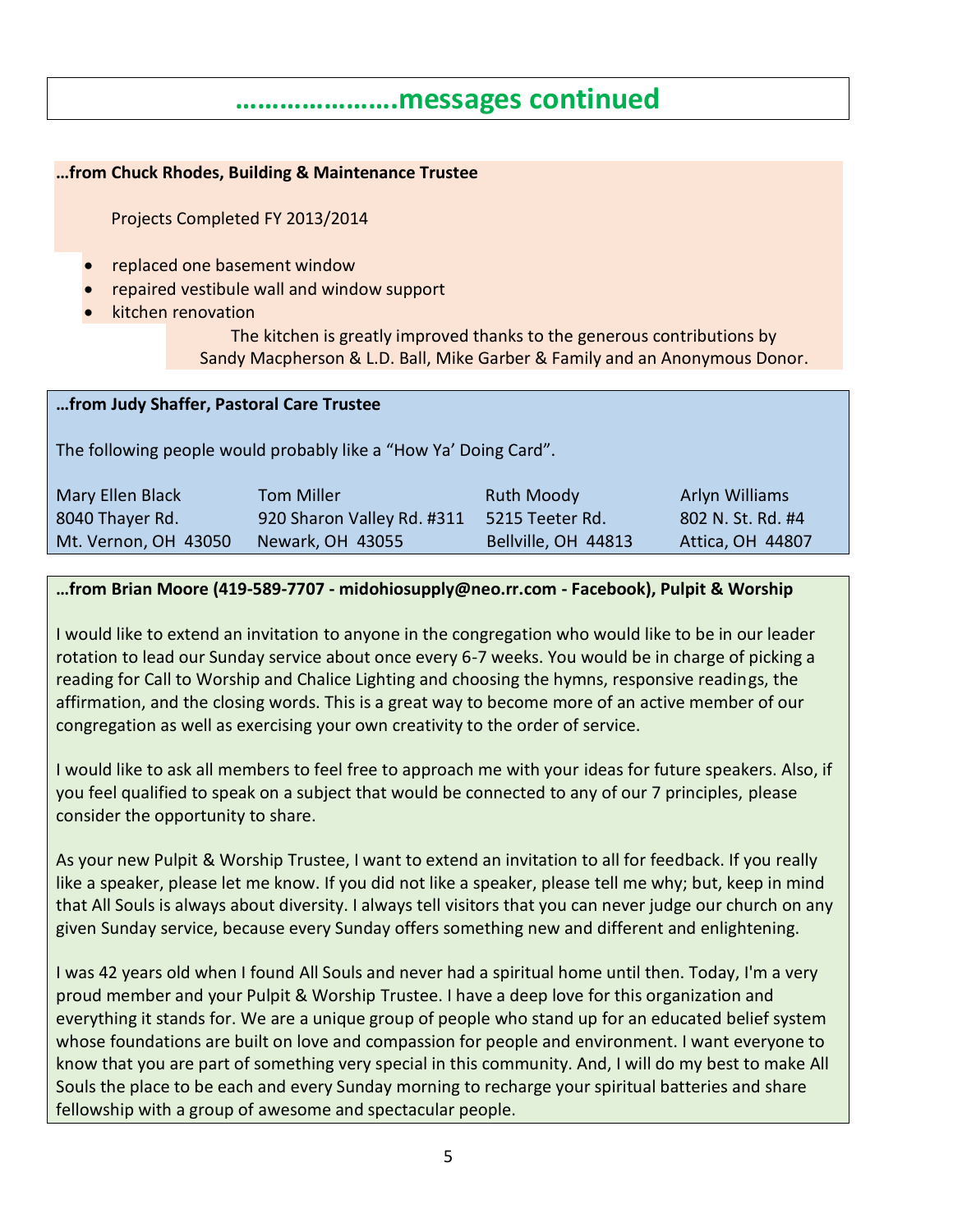## **……………RE message**

#### **…from Liz Hansen, Religious Education Trustee**

#### **Religious Education Year in Review**

All Souls had an interesting and exciting year of religious education. Our "school year" officially started off at 9 am on October 6 for both the youth and adults. The youth started "Love Connects Us", a curriculum from the UUA for children in grades 1 - 6. The adults started, at the same time, with "Evolutionize Your Life", a 2 session video by Michael Dowd which included discussion. Also in October, Dr. Walt Kania presented a 3 part evening class on "The Psychology of Religion and Spirituality". While the youth continued the same curriculum throughout the school year, the adults had a variety of different topics.

In November, the adults worked on the "21 Day Gratitude Challenge", which included reading the book "Gratitude Works: A 21 Day Program for Creating Emotional Prosperity" by Robert Emmons and journaling our gratitudes daily for 21 days using different techniques. After Thanksgiving, we took a winter/holiday break and kicked off the year with our own Lowry Gilbert (daughter of Jay Gilbert & Renie Maginniss). Lowry's presentation, "Giving", was about her experiences with the Peace Corp in Togo, Africa. In January & February, the adults moved on to "Consider the Conversation". In this class, we watched a DVD by the same name and discussed end of life decisions. March and April the adults worked with a curriculum from the UUA "Articulating Your UU Faith", this 5 session class ended with the participants designing & leading a worship service to share what they learned during their class. Lisa Kreischer was scheduled to present a 6 session evening workshop early this summer on Nonviolent Communication, but we rescheduled to the fall due to a lack of participants signed up. Our final Religious Education offering for our "school year" was a 3 session summer school class for ages 10 and above using the book "Muhammad: The Story of a Prophet & Reformer". This class was very well received, and we will continue to study Islam in the fall.

I want to express my sincere thanks to all of our teachers/facilitators this year. For the youth, Jenny Bartsch & Jackie Moore were our teachers (and have been as long as I've been attending All Souls - 5+ years!). For the adults, Reed & Joan Richmond, Dr. Walter Kania, Lowry Gilbert, and Glenn Myers all stepped up and helped teach/facilitate our classes this year! (I apologize if I missed someone.) THANK YOU!! Without facilitators and teachers we would have no Religious Education program!

I want to share with the entire congregation a few of the challenges we've had in the last year in terms of RE, in particular the youth program. Our biggest challenge has been not very many kids available to come to RE. A couple of years ago we lost a few families (moving, etc.) and with them a handful of school aged kids. On top of that, we've gained a few families with younger kids. There is no single curriculum (that I know of) that can cater to both preschoolers and middle schoolers, so that is another big challenge. Another challenge is that since we can't rely on good ole guilt to get our members to church each and every week, attendance can be variable, and it's hard for our faithful teachers to prepare lessons not knowing if there will be no kids or 5 kids.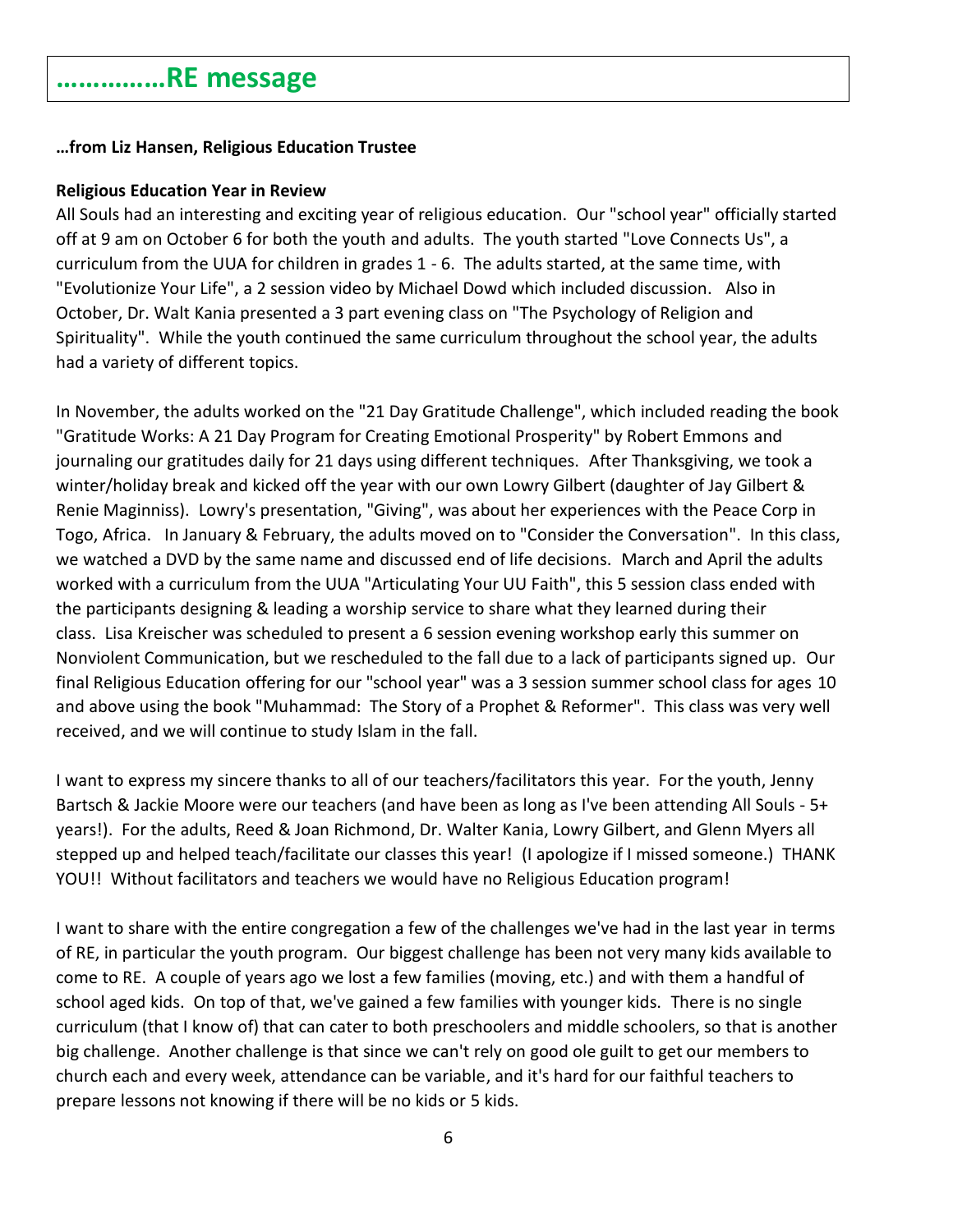## **.......................RE message continued**

The final challenge is recruiting more teachers. We are in risk of burning out our teachers. They have been teaching the kids for such a long time, we really need to get more of the congregation engaged in working with our youth.

SO, what do we do in the face of all these challenges? Well, we've come up with a few ideas for next year. If at first you don't succeed…try, try again!

#### **The Future of our Religious Education Program**

We'll be moving the youth RE back to during the worship service (instead of 9 am). We will also be running 2 different youth RE classes, one for grade school and one for middle school and above. I believe we have found classes that are so easy to run anyone could walk in the day of the class with little to no preparation and teach! The classes will only be one time a month for each age group, and the congregation will be invited to sign up to facilitate these classes.

The curriculum we have chosen for the school age youth is titled "Dr. Seuss Changed My Life", developed by Cathy Cartwright, Director of Children's RE at First Unitarian Church in Portland, Oregon. From the course introduction, "Dr. Seuss' stories are more than just catchy poems; they often wrestle with serious philosophical and moral dilemmas, whether it is Horton discovering the very essence of life or the Lorax teaching us about morality, thoughtful issues concerning the environment and anti-consumerism in The Lorax (1971) . . . "

For the middle school and high school kids, we are going to try out "Popcorn Theology", which takes the concept and popularity of movie night to explore issues of theology and ethics for Unitarian Universalists. A short video clip is viewed and discussion and activities will follow.

For both of the youth classes we will be asking for volunteers to sign up to facilitate these classes. Liz will make sure that you have a copy of the lesson plan well in advance of your assigned session so that you feel comfortable leading the class. And you can always sit in on a class before your assigned time to see how it usually is run. This is a wonderful opportunity for all members of All Souls to get to know the younger folks in our congregation, as well as for the youth to get to know more of the adults!

For adult religious education, this year we'll probably have a mix of classes that are presented before service and after service on Sundays. Classes led/facilitated by members of our own congregation on topics that are near and dear to their hearts. If you have a topic you want to present, please contact me (Liz)! We are also hoping to get some of our speakers to present even more detail about their topic, potentially after the service. If you know of a specific topic you'd like to see included in the adult RE program this year, please let me know as soon as possible. I'd love to have most of the details worked out for the year before the arrival of Baby Hansen #3 (mid-August)!